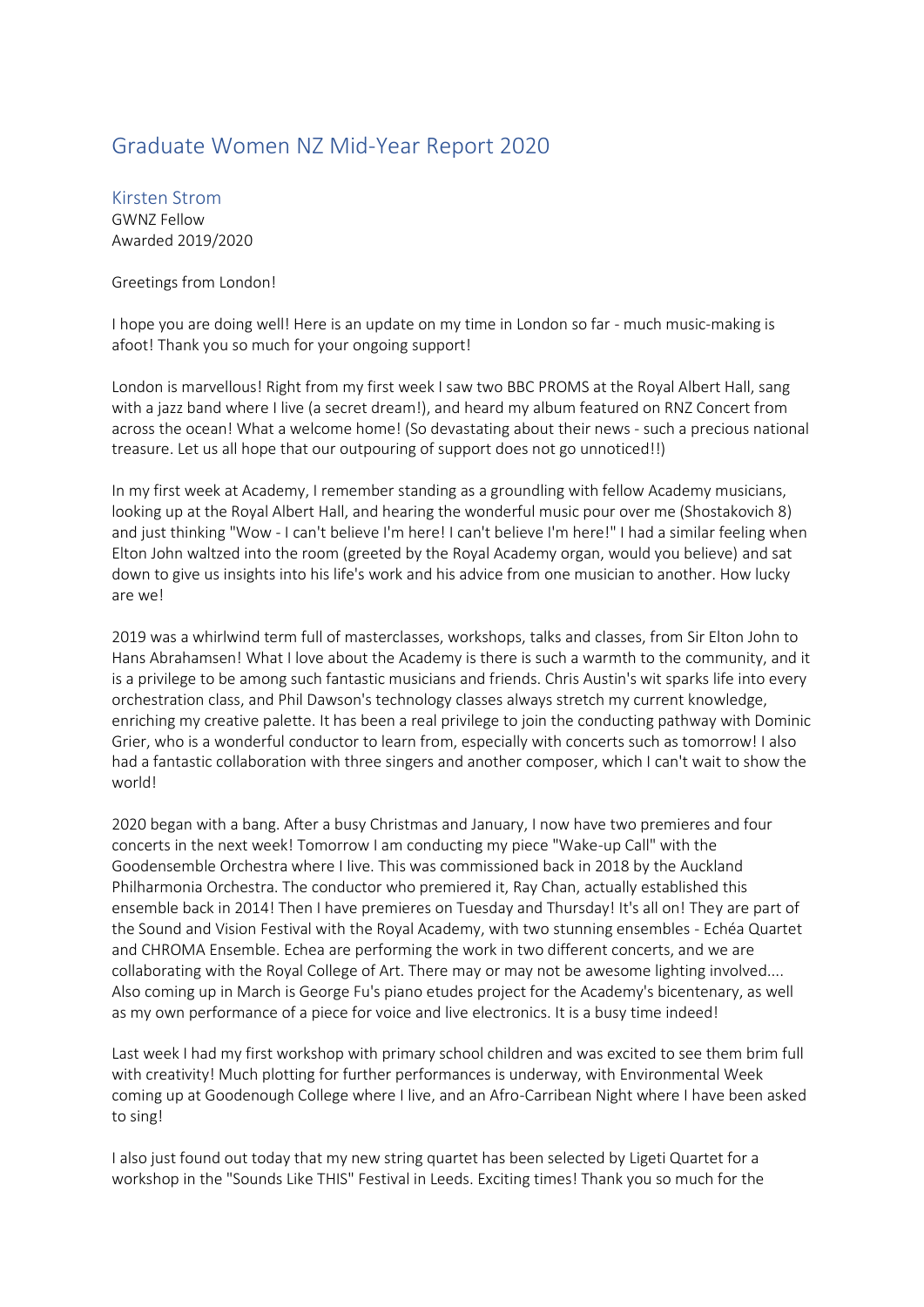opportunity to be here. It is wonderful!

Another update: THE ALBUM is out online now - I am super excited about this!

The title track was shortlisted for the ISCM World Music Days 2020, and the album has been featured on RNZ Concert. The cello piece 'Pour Espérance' was featured in a concert at Goodenough College soon after I arrived.

## Wavering Lines

*Haunting, atmospheric music by young New Zealand composer Kirsten Strom, featuring the Aroha String Quartet and exciting new artists.*

You can check it out on multiple platforms online including Apple Music, Spotify, Deezer, Amazon and Google Play Music.

Facebook:<https://www.facebook.com/WaveringLines/>

iTunes:<https://music.apple.com/us/album/wavering-lines/1477018773>

Spotify:<https://open.spotify.com/album/5Ys2V9J21SYpOtDTLyts9n?si=RofpRNlOSPuvyJvLBc-CsA>

I am proud of this bunch of performers and what we have created together!

Looking forward to much more music-making!

Thank you once again! Such a blessing to be in such an artistically rich environment.

Warm wishes

Kirsten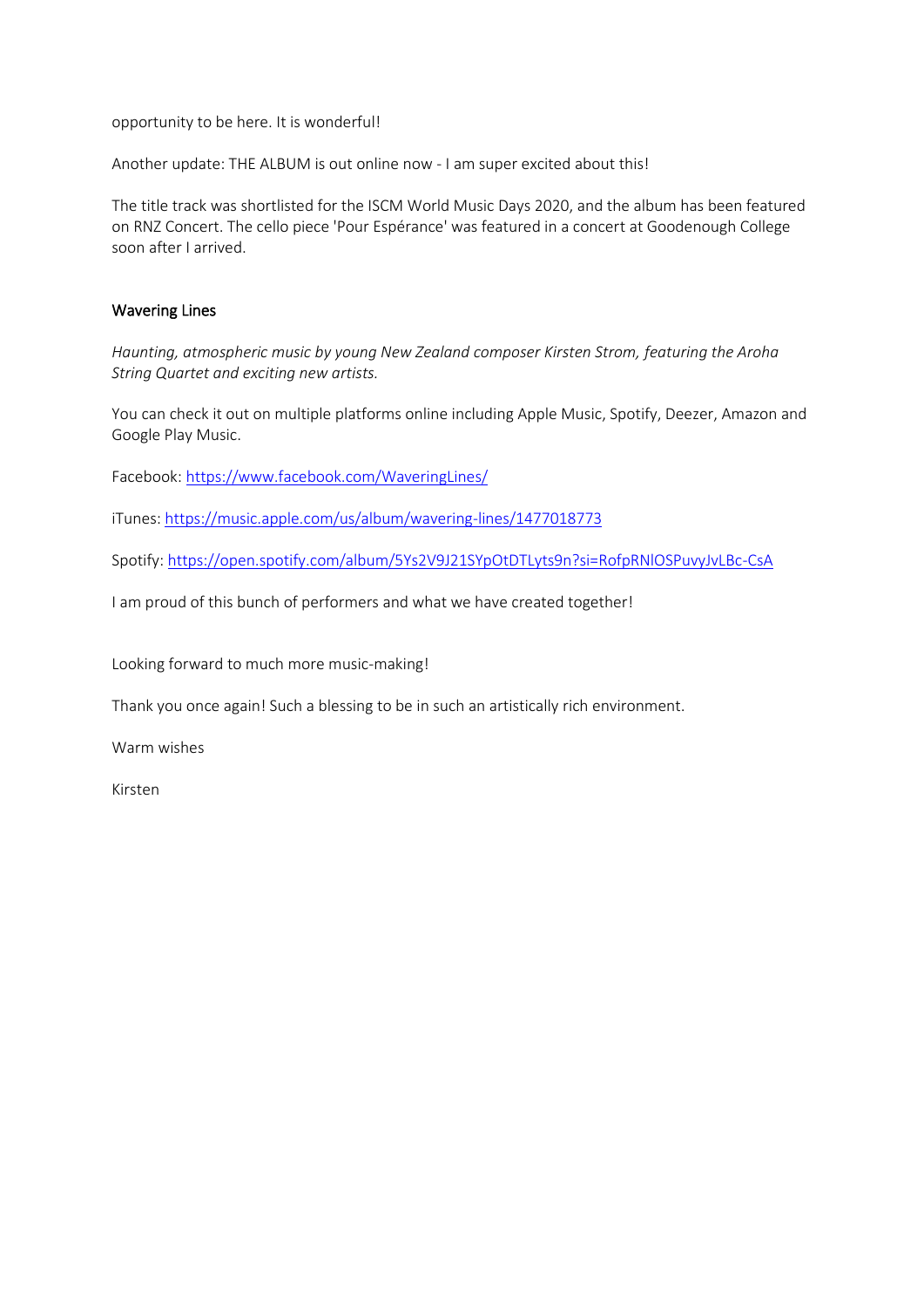## Picture's from London



Royal Academy of Music Composer curry night!



Me with fantastic Danish composer Hans Abrahamsen with whom I had a private lesson!





An arts dinner at Goodenough College with fellow Academy student Conrad Asman, Head of Composition Prof Phil Cashian and Prof Helen Grime (a new MBE! wonderful composer and mentor)



BBC Proms at the Royal Albert Hall! BBC Proms at the Royal Albert Hall!